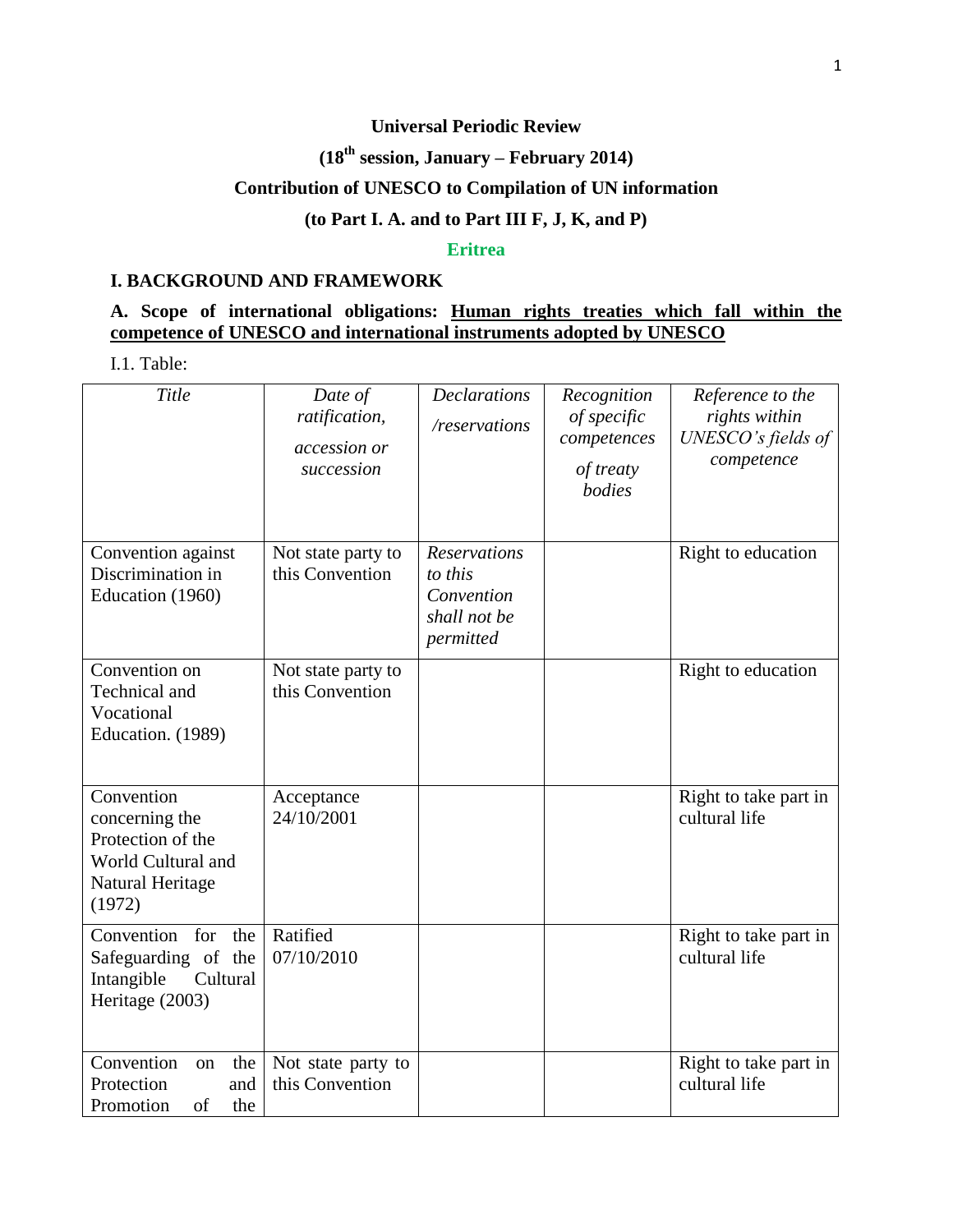| Diversity of Cultural<br>Expressions (2005) |  |  |
|---------------------------------------------|--|--|
|                                             |  |  |

#### **II. Input to Part III. Implementation of international human rights obligations, taking into account applicable international humanitarian law to items F, J, K, and P**

# **Right to education**

#### **Normative Framework:**

2. Constitutional framework: The Constitution of Eritrea of  $1997<sup>1</sup>$  enshrines the right to education in its Article 21, which states that "Every citizen shall have the right of equal access to publicly funded social services. The State shall endeavor, within the limit of its resources, to make available to all citizens health, education ..."

3. Moreover, Article 14 provides that "1. All persons are equal under the law. 2. No person may be discriminated against on account of race, ethnic origin, language, colour, gender, religion, disability, age, political view, or social or economic status or any other improper factors. 3. The National Assembly shall enact laws that can assist in eliminating inequalities existing in the Eritrean society" and Article 5 specifies that "Without consideration to the wording of any provision in this Constitution with reference to gender, all of its articles shall apply equally to both genders." With regard to languages, Article 4 provides that "the equality of all Eritrean languages is guaranteed."

4. Legislative framework<sup>2</sup>: In accordance with the Legal Notice No. 1 of 1991, concerning regulations enacted to determine the establishment and management of non-government schools and their supervision, the ministry of Education is the organ that implements the educational policies formulated by the State, prepares the national curriculum, and ensures the application of such a curriculum throughout the country.

5. The Legal Notice No. 2 of 1991 contains some regulations enacted to determine the relationships between schools and parents and the supervision of schools.

6. Non-discrimination and gender equality: Regarding gender equality, in recognition of barriers to girls' participation and success in school, a National Education gender Policy and Strategy was drafted in 2008.

7. Regarding students with special needs, in 2001, the MoE initiated a pilot program, "Special Needs Education within the Concept of Inclusive Education", with the objective:

l

<sup>&</sup>lt;sup>1</sup>[http://www.ilo.org/wcmsp5/groups/public/---ed\\_protect/---protrav/--](http://www.ilo.org/wcmsp5/groups/public/---ed_protect/---protrav/---ilo_aids/documents/legaldocument/wcms_126648.pdf) [ilo\\_aids/documents/legaldocument/wcms\\_126648.pdf](http://www.ilo.org/wcmsp5/groups/public/---ed_protect/---protrav/---ilo_aids/documents/legaldocument/wcms_126648.pdf)

<sup>&</sup>lt;sup>2</sup> World Data on Education, seventh edition,  $2010/11$ ,

[http://www.ibe.unesco.org/fileadmin/user\\_upload/Publications/WDE/2010/pdf-versions/Eritrea.pdf](http://www.ibe.unesco.org/fileadmin/user_upload/Publications/WDE/2010/pdf-versions/Eritrea.pdf)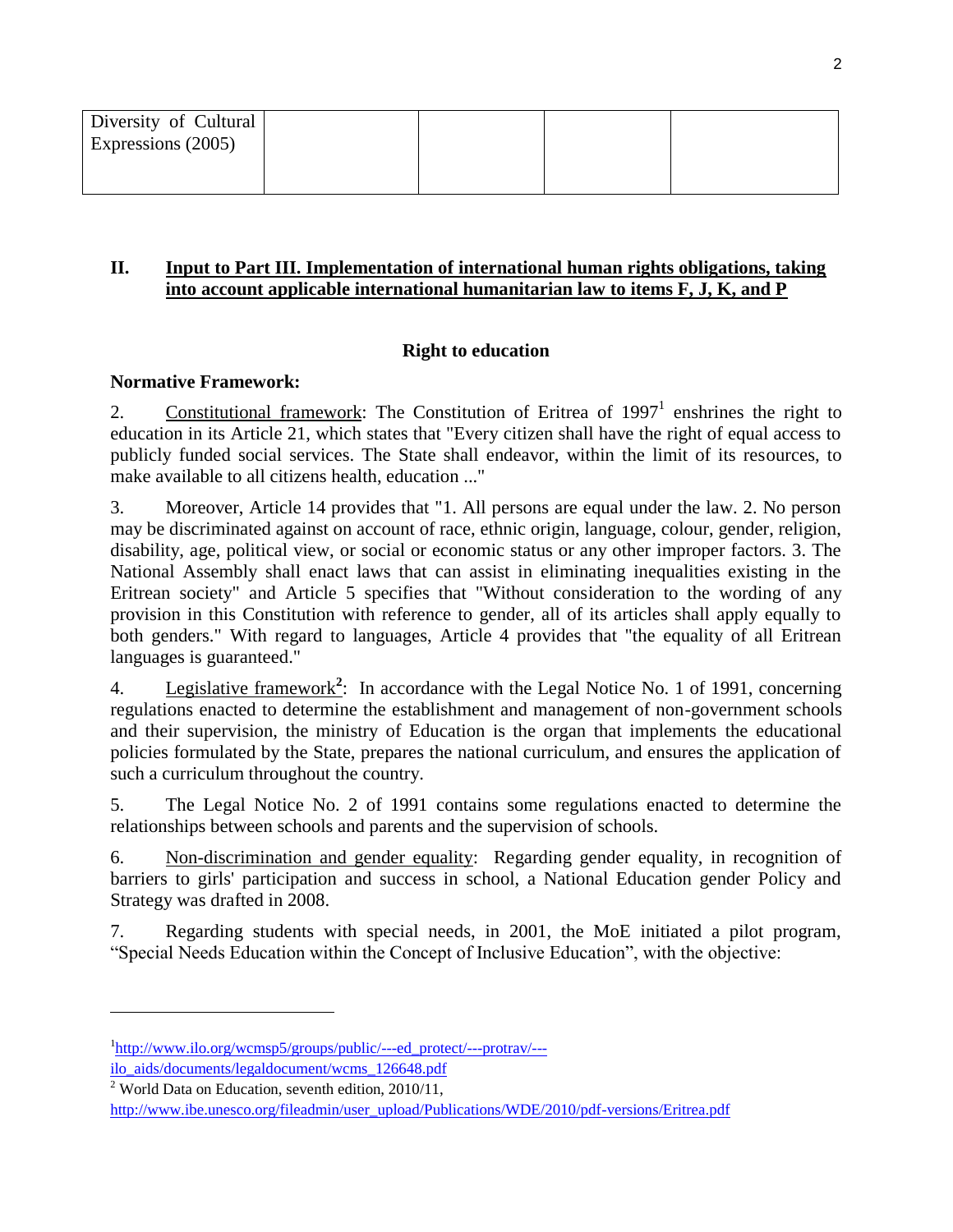- i. to inform policy trends and strategies developed in the field of inclusive education over the decades; and
- ii. to provide a conceptual background for the proposed strategy for the development and implementation of inclusive education in Eritrea.

8. Teachers: In Eritrea, many teachers start their careers as part of their national service, which facilitates enforcement of deployment rules. Teachers are allocated at the national level to one of the country's six regions, then to schools within the region. They have no choice of location. This has resulted in a more even distribution of teachers. Average pupil/teacher ratios range from 30:1 to 53:1, with the most rural regions having the lowest ratios. However, the least experienced teachers are allocated to the most challenging schools.<sup>3</sup>

### **Policy measures:**

 $\overline{\phantom{a}}$ 

9. Major policy measures**<sup>4</sup>** : The revised National Policy on Education of 2003, heir to the transition period Declaration of Policies on Education of 1991, affirms that "education is a fundamental human right and a lifelong process by which all individuals are given opportunities to attain their potential as all rounded citizens." These policy orientations are firmly rooted in the Marco Policy (1994) objectives of the government, which consider the "realization of broadbased education incorporating widespread dissemination of skills and languages and extensive human capital formation" as essential requisites for a modern, technologically advanced and internationally competitive economy and state<sup>5</sup>.

10. In recognition of the legal frameworks, commitments and present national development needs, the Government of Eritrea charted a National Education Sector Development Program (ESDP) for the period 2005-2009. The program provides a tangible way to implement the government's strategies, and provides a framework for the design of specific interventions including their scale, scope and cost. ESDP reaffirms these objectives, and covers the following areas:

- i. Increase equitable access to basic and secondary education;
- ii. Improve the quality of basic and secondary education;
- iii. Develop vocational, technical and technological skills; and
- iv. Strengthen institutional capacity to deliver better quality education services.

11. In recognition of the barriers to girls' participation and success in school, a National Education Gender Policy and Strategy was drafted in 2008.

12. A National Policy on Adult Education was launched in 2005.

13. An Education Sector HIV and AIDS Policy was drafted in 2004.

 $4$  The Development of education: national report of the state of Eritrea, submitted for the  $48<sup>th</sup>$  International Conference on Education in 2008,

[http://www.ibe.unesco.org/National\\_Reports/ICE\\_2008/eritrea\\_NR08.pdf](http://www.ibe.unesco.org/National_Reports/ICE_2008/eritrea_NR08.pdf)

<sup>&</sup>lt;sup>3</sup> EFA Global Monitoring Report 2010, p. 197,<http://unesdoc.unesco.org/images/0018/001866/186606E.pdf>

[http://www.ibe.unesco.org/National\\_Reports/ICE\\_2008/eritrea\\_NR08.pdf](http://www.ibe.unesco.org/National_Reports/ICE_2008/eritrea_NR08.pdf)

<sup>&</sup>lt;sup>5</sup> The Development of education: national report of the state of Eritrea, submitted for the  $48<sup>th</sup>$  International Conference on Education in 2008,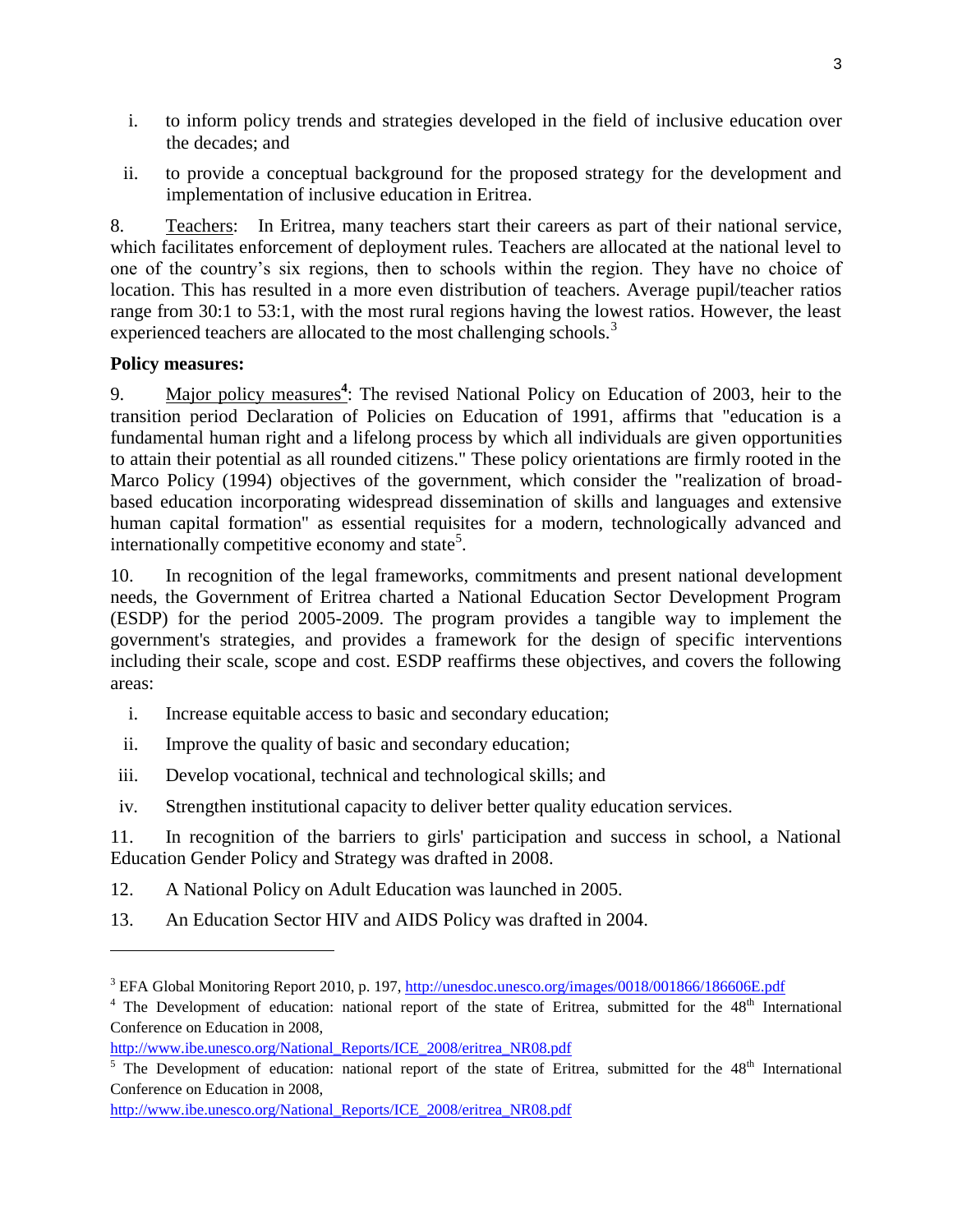14. The Early Childhood Care and Education Policy and Strategy was launched in 2001.

15. Eritrea's current education strategy neatly summarizes the dilemma facing planners: in 2005, according to the Eritrea Ministry of National Development, "achievement of universal primary education by the global target date of 2015 would be extremely difficult. Even if the financial resources were readily available, it would be physically almost impossible to provide the necessary infrastructure and associated inputs (teachers, administrators, etc.) during the next eleven years to cater for all children of primary school age. … In view of this, it is projected that the net primary school enrolment ratio would reach 82% by 2015 and that UPE would be achieved by 2019." <sup>6</sup>

16. Technical and Vocational Education and Training: Pursuing its efforts regarding technical and vocational education, the Government of Eritrea charted a national Education Sector Development Program (ESDP) for the period 2005-2009. The program provides a tangible way to implement government's strategies for the development of vocational, technical and technological skills.

17. Education in conflict areas: Conflict in Eritrea is a further cause for concern. After significant progress in increasing enrolment from 1999 to 2006, the country experienced a reversal in 2007. Military tensions appear to be a contributory factor. Since the end of the 1990s, spending on education has been more than halved as a share of GNP, from 5.3% in 1999 to 2.4% in 2006. Meanwhile, military spending has been extremely high, crowding out urgently needed spending on education infrastructure<sup>7</sup>.

18. Curriculum: Major achievements have been registered over the past 19 years as regards the task of revising curriculum. The curriculum ranging from kindergarten up to junior level has been revised and has already been put into effect, while the revised curriculum for the secondary level is being prepared for publishing. In this context, the Government is making progress towards upgrading the teaching-learning process, as well as the quality of education. Moreover, a study is being undertaken to provide education in the mother tongue up to junior level, which is currently confined to elementary level. To this end, the collaboration with partners and concerned parties is necessary.

### **Cooperation:**

 $\overline{\phantom{a}}$ 

19. Eritrea is not party to the 1960 UNESCO Convention against Discrimination in Education. It did not report on the implementation of the Recommendation against Discrimination in Education within the framework of the:

- a) Sixth Consultation of Member States (covering the period 1994-1999)
- b) Seventh Consultation of Member States (covering the period 2000-2005)
- c) Eight Consultation of Member States (covering the period 2006-2011)

20. Eritrea did not report within the framework of the Fourth Consultation of Member States on the measures taken for the implementation of the 1974 UNESCO Recommendation concerning Education for International Understanding, Co-operation and Peace and Education relating to Human Rights and Fundamental Freedoms (covering the period 2005-2008). It has not

<sup>6</sup> EFA Global Monitoring Report 2010, p. 63,<http://unesdoc.unesco.org/images/0018/001866/186606E.pdf>

<sup>7</sup> EFA Global Monitoring Report 2010, p. 69,<http://unesdoc.unesco.org/images/0018/001866/186606E.pdf>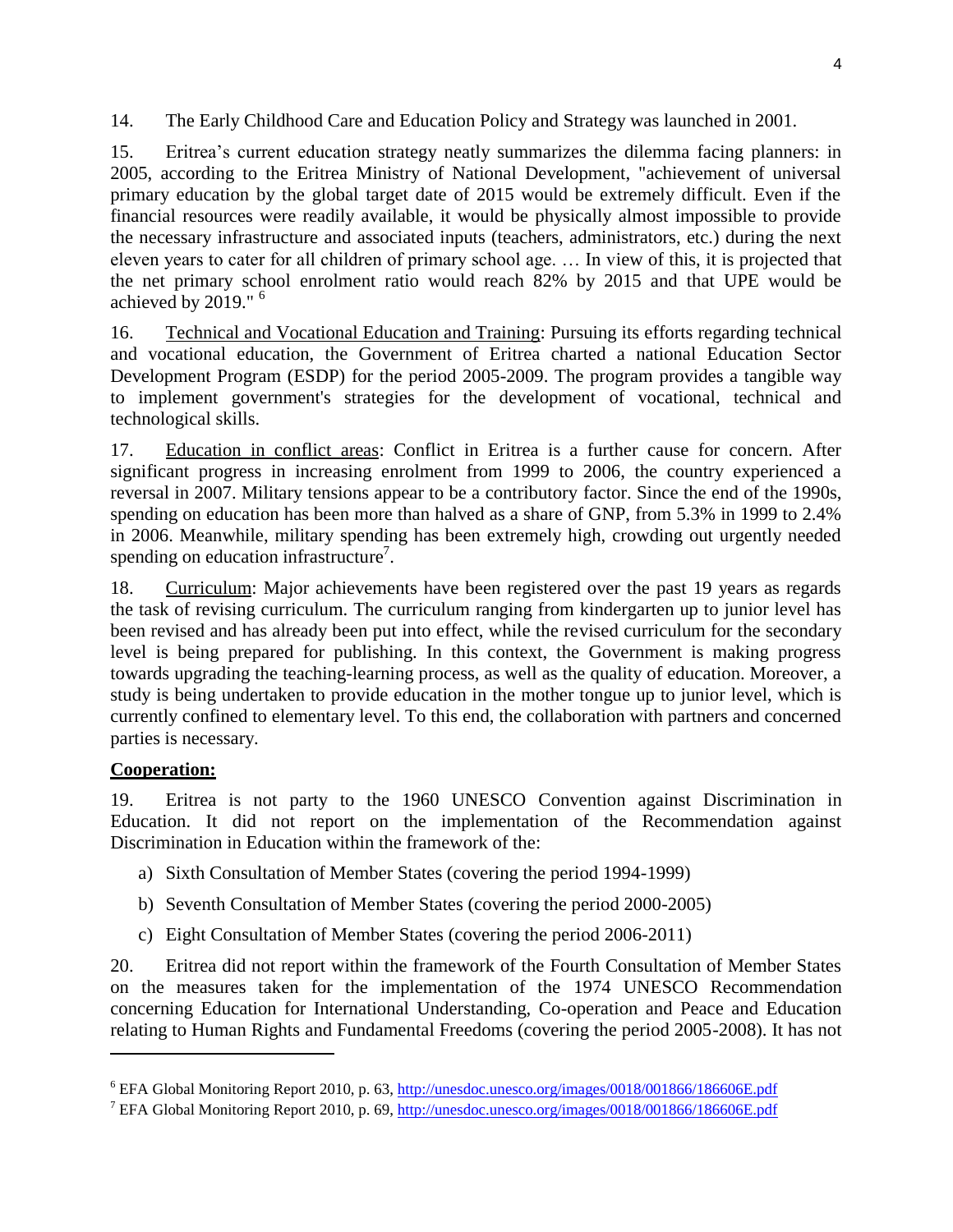yet reported within the framework of the Fifth Consultation of Member States on the measures taken for the implementation of the 1974 UNESCO Recommendation (2013).

21. Eritrea reported within the framework of the Second Consultation (2011) on the measures taken for the implementation of the 1976 Recommendation on the Development of Adult Education. However, it did not report for the First Consultation (1993).

22. Eritrea is not party to the 1989 UNESCO Convention on Technical and Vocational Education.

## **Freedom of opinion and expression**

23. Constitutional and Legislative Framework: Article 19 of the Eritrean Constitution guarantees the right to freedom of thought, conscience and belief.

24. Defamation remains a criminal offense in Eritrea.

25. Media content is controlled by the Ministry of Information which runs all television outlets, radio stations, and newspapers. Privately owned outlets effectively ceased to exist in the country since a government ban in 2001.

26. The 1996 Press Proclamation Law states that all media should be licensed; publications have to be submitted for government approval before publication. Texts that have been banned cannot be reprinted.

27. Media Self-Regulation:No media self-regulatory mechanisms exist in Eritrea.

28. Safety of Journalists: UNESCO reports three killings of journalists between 2008 and 2012 including journalists Wedi Itay, Mattewos Habteab, and Dawit Habtemichael who died in prison camps in 2012<sup>8</sup>. The Director-General of UNESCO condemned the killing has called on the government to release all such prisoners. The Director-General also called on the country to inform UNESCO, on a voluntary basis, of the actions taken to prevent the impunity of the perpetrators and to notify the Director-General of the status of the judicial inquiries conducted on each of the killings condemned by  $UNESCO<sup>9</sup>$ .

### **Right to development and environmental issues**

# Co-operation

 $\overline{\phantom{a}}$ 

29. Eritrea is located on the east coast of Africa and includes some 300 islands. As such, the country presents many interesting facets to the study of earth sciences, with its diverse topography and island composition. The projects that are currently being implemented in the country within the framework of UNESCO's Natural Sciences Sector are a) Hydrology for the

 $^8$  UNESCO's Director-General's public statements of killings of journalists [\(www.unesco.org/webworld/condemnation\)](http://www.unesco.org/webworld/condemnation)

<sup>&</sup>lt;sup>9</sup> Decision on the Safety of Journalists and the Issue of Impunity. Adopted by the IPDC Intergovernmental Council at its 27<sup>th</sup> Session (available at

[http://www.unesco.org/new/fileadmin/MULTIMEDIA/HQ/CI/CI/pdf/ipdc2010\\_safety\\_decision\\_final.pdf\)](http://www.unesco.org/new/fileadmin/MULTIMEDIA/HQ/CI/CI/pdf/ipdc2010_safety_decision_final.pdf)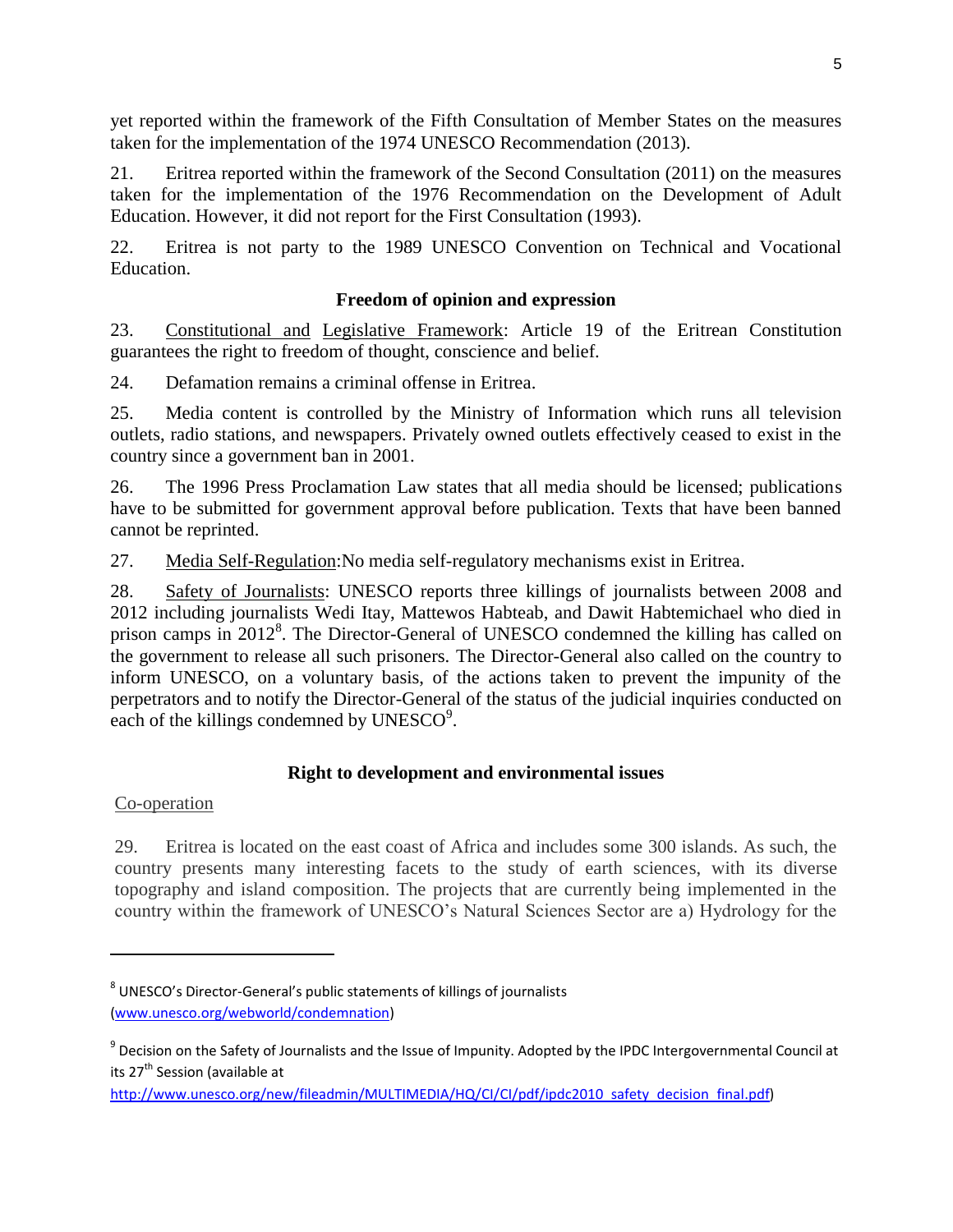Environment, Life and Policy (HELP) project in the Altbara basin aimed at delivering social, economic and environmental benefits to stakeholders through research towards the sustainable and appropriate use of water, and b) Geodynamics of the East African Rift System / Geophysical Characteristics and Evolution of the South-western Branch of the East African Rift System which addresses the geodynamic evolution, resource potential and hazard impact of the East African Rift System (EARS).

30. The Eritrean Science and Technology Development Agency was established as an autonomous corporate body, along with the National Science and Technology Council and the National Science and Technology Advisory Board. The Council is chaired by the President of Eritrea and is the supreme body responsible for science and technology policy. The objectives of the Agency are the promotion and coordination of science and technology policy under the guidance of the Council and to build up national capacity for research and development in science and technology. The Board, which consists of independent advisors appointed by the Council, makes studies and recommendations to the  $\text{Agency}^{10}$ .

31. UNESCO contributes to the development of Eritrea through implementing projects, in cooperation with the Eritrean National Anti-Doping Organization (ENADO), in the area of antidoping in sports, such as "Educate, training and enhancing awareness for the elimination of doping in sport" (2011) and "Increasing awareness to kick doping out of Eritrea" (2012-2013) which includes holding of a series of workshops for physical education teachers, developing educational anti-doping materials for high school students, mobilizing media to debate its impact on anti-doping and developing an anti-doping video clip for broadcast on national television (Eri-TV).

### **Cultural rights**

32. Normative Framework: constitutional and legislative frameworks: The State of Eritrea clearly mentions the protection and preservation of all aspects of cultural heritage in the National Charter adopted at the 1994 Conference of the Eritrean Peoples Liberation Front (EPLF). Similarly the transitional Penal Code of Eritrea provides articles 646, 803 and 804 to support the protection of all Historical and Archaeological sites. The Eritrean World Heritage Committee has put in place the Heritage Act, which encompasses the tangible and intangible aspects of cultural properties.

33. Institutional framework: The National Museum of Eritrea, which is the custodian of all tangible heritage resources of Eritrea, functions as an autonomous institution. The Cultural Affairs Bureau of the Ministry of Education focuses on the safeguarding and promotion of intangible cultural heritage. Research and Documentation and Cultural affairs of the Bureau of the Peoples Front for Democracy and Justice (PFDJ) also promotes the development of cultural life of the nine ethno-linguistic groups, and the preservation of any written documents in the country. The Eritrean World Heritage Committee (EWHC) is the body in charge of the implementation of UNESCO conventions. It is formed by representatives from different

l

<sup>10</sup> [http://faolex.fao.org/docs/pdf/eri42430E.pdf.](http://faolex.fao.org/docs/pdf/eri42430E.pdf)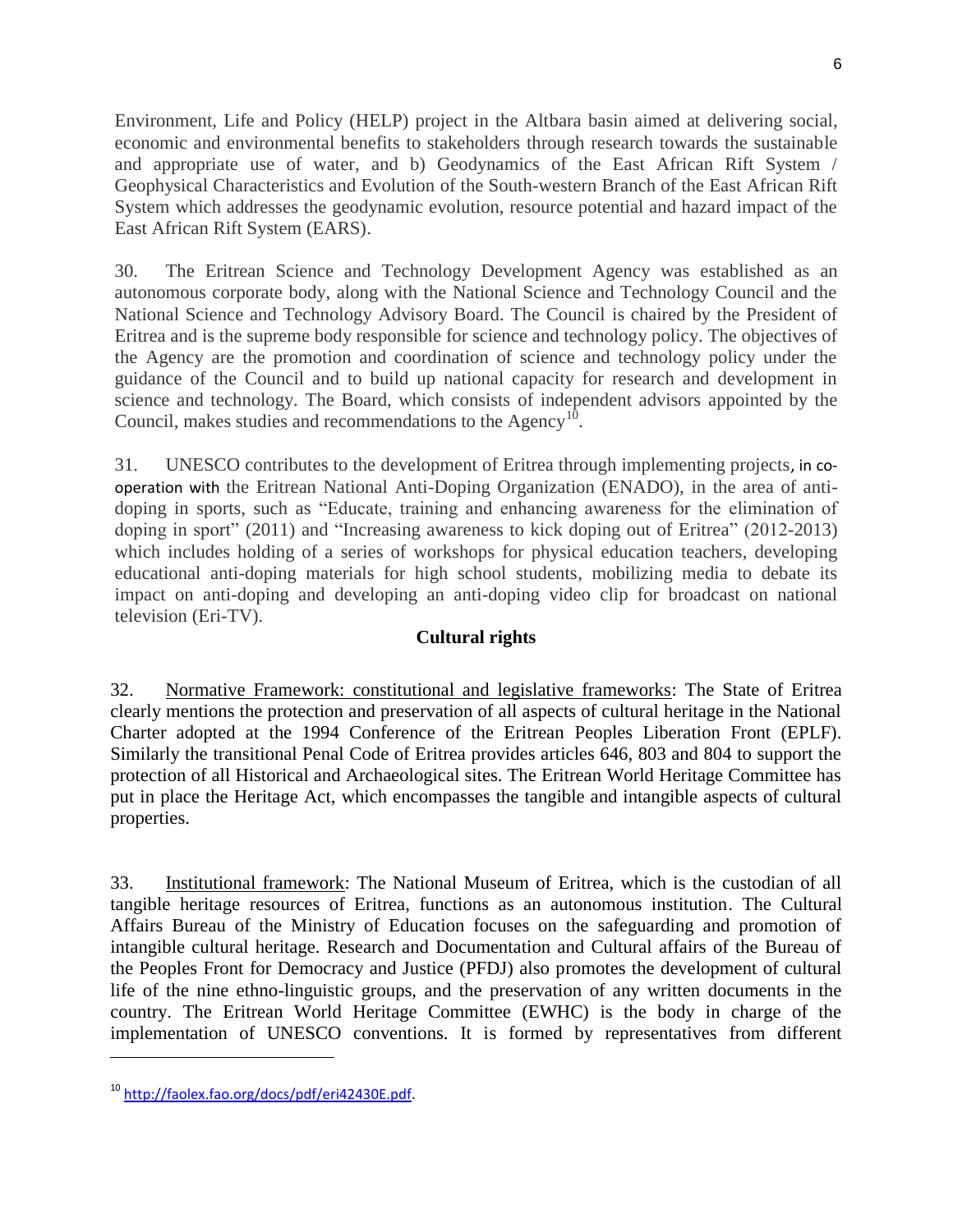ministries and works under the umbrella of the Ministry of Education. The EWHC has three sub committees, the subcommittee for Tangible Cultural Heritage, the subcommittee for Natural Heritage and subcommittee for Intangible Cultural Heritage.

34. Policy measures: Main objectives of the national culture policy are i) protection and promotion of the cultural heritage, ii) ensuring the proper study and preservation of all Eritrea archaeological heritage including colonial heritage of the Liberation Movement, iii) the study and documentation of all Eritrean languages and traditions. The language policy aimed at promoting the "right to use one's language" covers all ethno-linguistic groups. The education sector provides curricula for elementary school in nine ethno-linguistic mother tongues and the Ministry of Information broadcasts daily news in more than seven languages (out of nine) and produces newspapers in Tigrigna, Tigre and Arabic.

35. Work with civil society: Civil society includes local communities and non-governmental institutions such as the National Union of Eritrea Youth and Students (NUEYS), the National Union of Eritrean Women (NUEW), the National Confederation of Eritrean Worker. They are considered as the key stakeholders in ensuring the protection of the Eritrean cultural property. The government organizes public awareness campaigns and organizes annual festivals. However, the right to take part in cultural life in Eritrea is challenged by lack of common understanding among different stakeholders, the processes of modernisation and globalization, pressure from economic development projects and lack of public awareness.

# **III. RECOMMENDATIONS**

#### **Right to education**

36. Eritrea should be encouraged to ratify the 1960 UNESCO Convention against Discrimination in Education.

37. Eritrea should be encouraged to submit state reports for the periodic consultations of UNESCO's education related standard-setting instruments.

38. Eritrea could be encouraged to pursue its efforts to promote human rights in education.

39. Eritrea is encouraged to intensify its efforts to improve access to education, especially for women, girls and children with special needs.

40. Eritrea could be encouraged to consider implementing an educational campaign aimed at the promotion of gender equity and anti-discriminative practices.

### **Freedom of opinion and expression**

41. Eritrea should align with international standards on freedom of expression and press freedom which provide for media freedom, pluralism and independence.

42. Eritrea is encouraged to decriminalize defamation and progress towards making it part of the civil code in accordance to international standards.